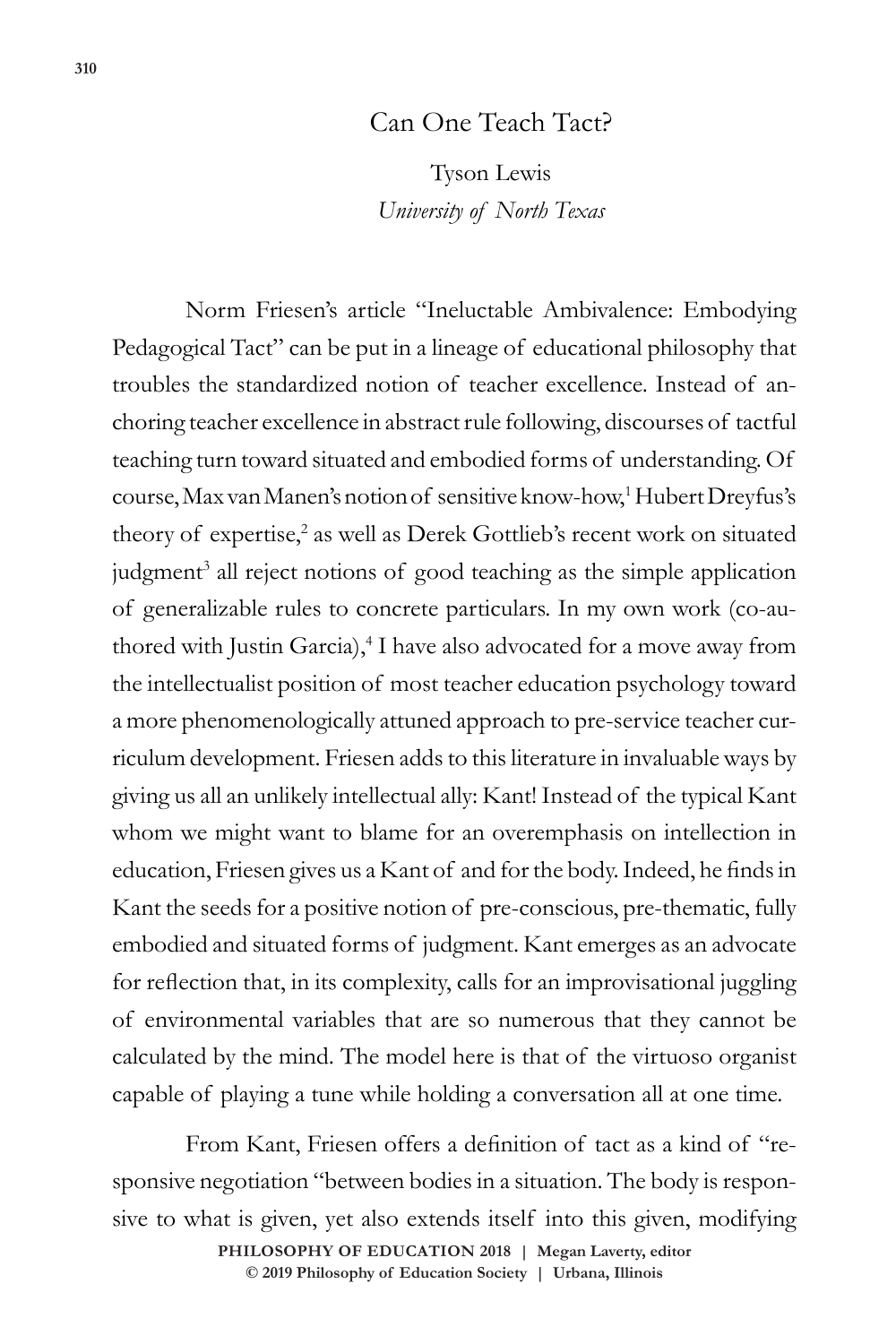it in important ways. The body, in this sense, both receives and sends messages, both exerts and restrains itself according to the specific needs of the moment. Tact is the pre-conscious understanding found within the sensitivities of the limbs as they attempt to find their way through a complex web of situated relationships. What is negotiated here is—at best—an equilibrium of forces and gestures poised in the gap that separates and conjoins what is from what could be. If Kant is the starting point for Friesen's inquiry, he ends with an educational turn toward *Être et Avoir* and its depiction of the teacher Georges Lopez. Through a careful reading of a single scene, Friesen illustrates how the teacher's body engages in a series of responsive negotiations, exhibiting certain forms of tactical push and pull necessary to open up a space where the student might explore her potentialities.

Although Friesen does not use this phrase, we could describe tact as a kind of embodied attunement to the perfect proportionality between presence and absence, force and restraint on the part of the teacher. This form of subtle attunement to what is called for in a pedagogical situation is ambiguous yet necessary. It is ambiguous because the force of the teacher only exists in its *withdrawal*. It is always on the precipice of (dis) appearing. As such, it is difficult to pinpoint and evaluate with certainty. Yet it is also necessary because without it we can imagine deleterious consequences in the form of extremes. Either the teacher intervenes too quickly and with too much insistence or the teacher does nothing at all, abandoning the child. In both cases, a lack of appropriate proportionality ruins the possibility that a child can feel the difference between reality and potentiality, which is necessary for education to unfold.

Friesen's intellectual genealogy is useful for mapping tact, and his turn toward *Être et Avoir* is a nice illustration of his general theory. But unlike van Manen, Dreyfus, Gottlieb, and myself, Friesen does not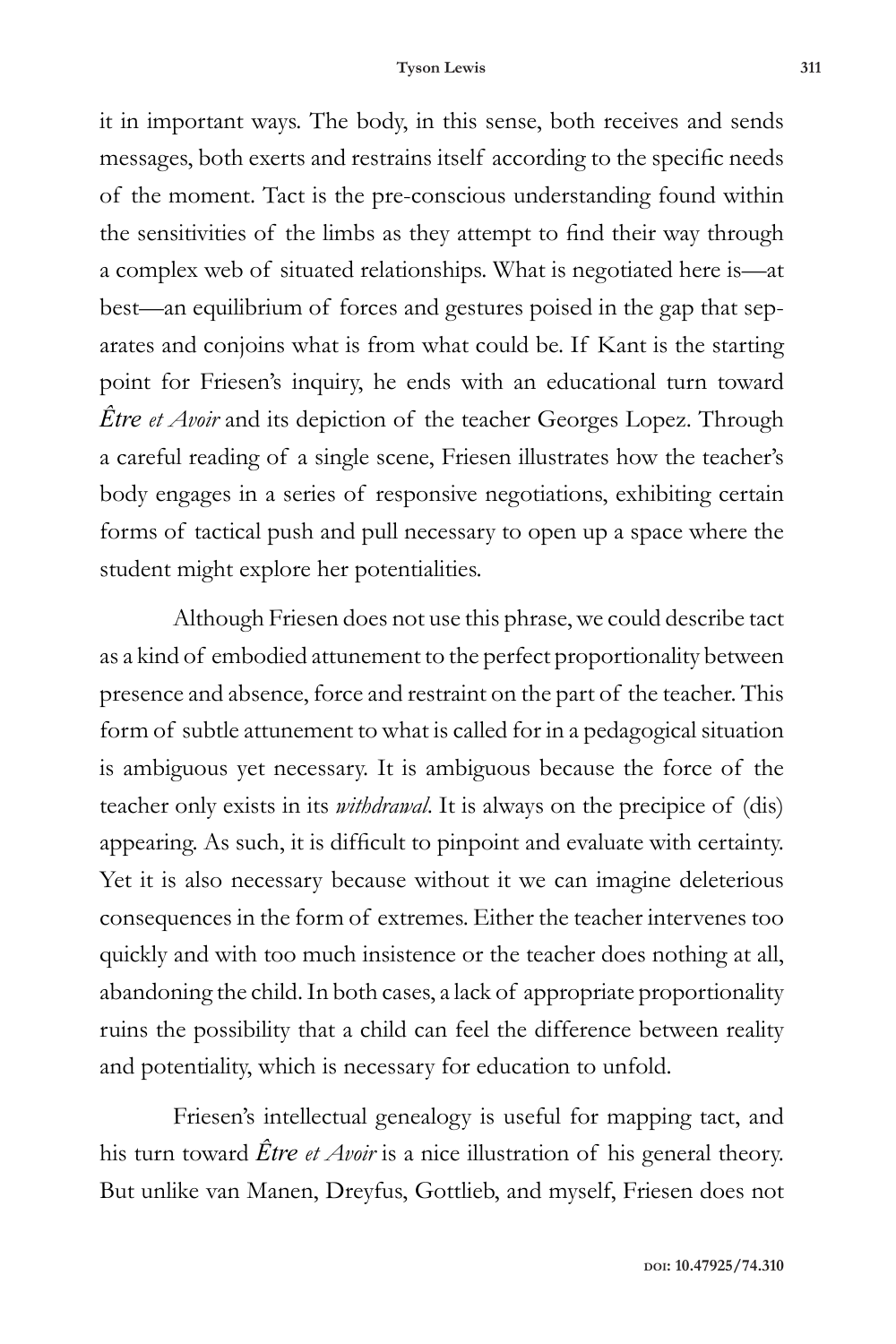tackle what is an important issue: can tact be taught, and if so, how? In my work with Justin Garcia, I suggested that appreciation of tactfulness can be cultivated through a slow introduction to the world of the school coupled with phenomenological reflection/description of lived experiences. Students ought to participate in classroom life, attend school board meetings, and perform community service at schools. Through these experiences, students can begin to become attuned to the worldhood of the school as a place that matters and begin to see how they might project themselves into this place. I utilized this basic format for several years at my former university in New Jersey. Students would have field experiences and write vivid descriptions. The goal was to get them to try to understand schools as places of meaning and rich practices. While an imperfect model, Garcia and myself nevertheless attempted to put into educational practice what might otherwise remain merely an intellectual exercise reserved for academics.

Here I would like to propose a missed opportunity in Friesen's work that would have made a significant contribution to the literature on pre-service teacher education in relation to tact. He cites a scene in the film *Être et Avoir* as recording an example of teacherly tact, in its ambivalences. He proceeds to give a close reading of the gestures of the teacher in this scene. Missed here is how the film itself is a teacher that exhibits a certain kind of tactful approach to tact. Just as the teacher in the film patiently guides the child with just the right amount of close distance and just the right amount of gentle prodding, so too the film offers up a pedagogy in how to observe tact and feel the tactfulness of gestures. The camera lingers on small, incidental moments; it focuses on the seeming minutia of everyday life. There is nothing spectacular here or overtly transformative. Indeed, we might go so far as to say that it is an unspectacular depiction of mundane, average, and everyday life in a classroom. But precisely because of this, the film offers an invitation to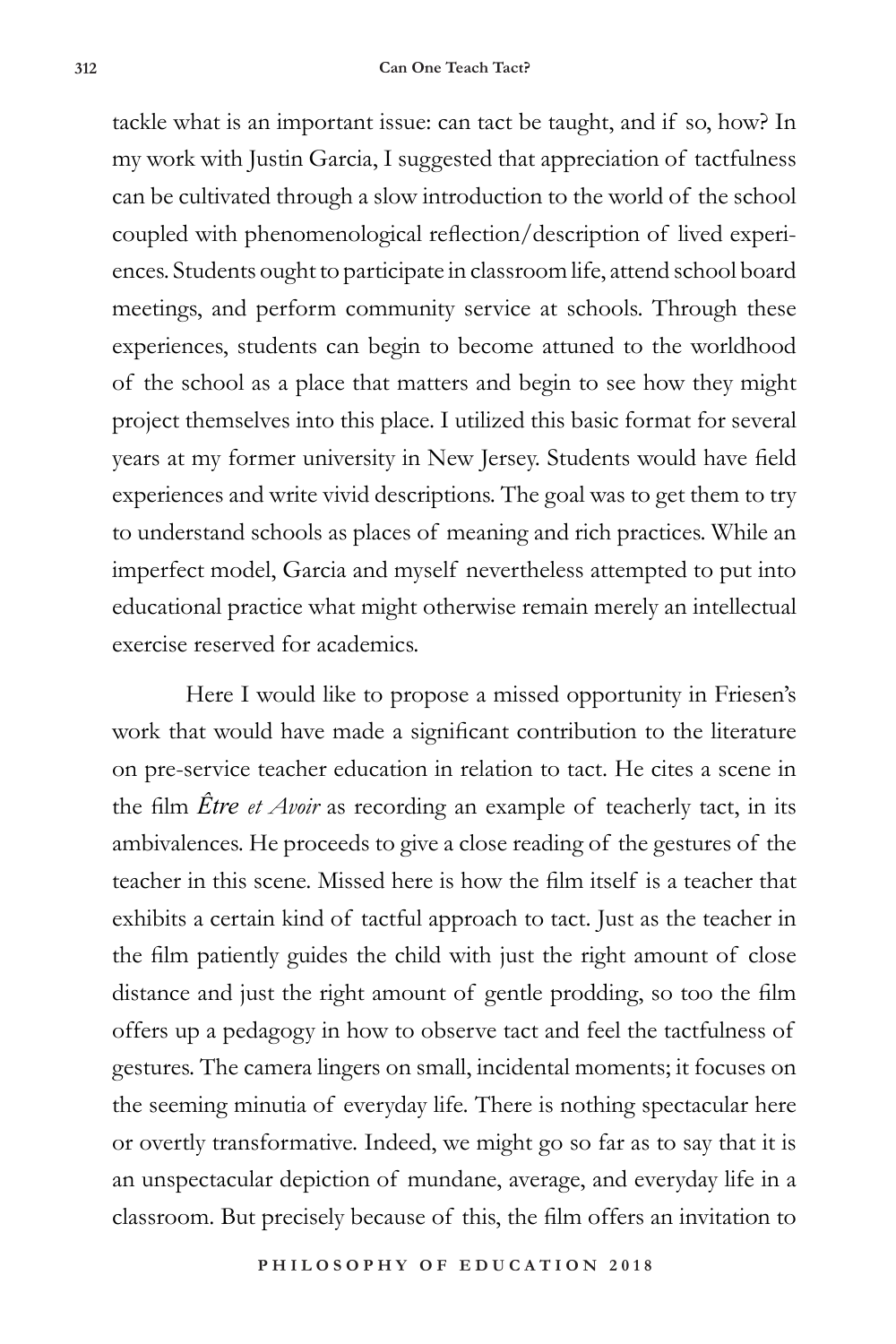## **Tyson Lewis 313**

dwell in extended fashion with moments that would otherwise be glossed over for more dramatic subjects. By dwelling with rather than merely looking at, the film puts us in contact with teaching in a very special way; it allows the invisible dimensions of teaching to make themselves visible and thus available for the kind of analysis provided by Friesen. And in this way, the film models phenomenological care for detailed descriptions rich in the texture of educational life as it is lived. The lesson here is not so much in the content as in the mode of presentation. The film teaches a phenomenological way of seeing, and in turn, now seeing is itself already a kind of meditative reflection on a situation.

And in this sense, Friesen opens up a new possibility for how to teach tact in a pre-service classroom: through the use of film that itself exhibits tactful formal qualities. I like this idea very much and feel it can supplement my own approach to pre-service teacher education, as a film can be shared as a common text. The problem I ran into with my own experiential approach to a phenomenologically grounded form of pre-service teacher education was that student observations of classrooms, schools, and meetings remained too isolated and individualized. While we often would discuss snippets of descriptions as a group, there was no way to compare and contrast possible variants of the same experience because most students were assigned different teachers, if not different schools. With a film, all students can watch and reflect on the same scene in order to think through the ineluctable ambiguities of teaching that might otherwise pass unnoticed precisely because of their ephemeral, paradoxical status. In this way, films like *Être et Avoir* can model forms of phenomenological attunement, helping those who are preparing for life in a classroom to see another way of seeing.